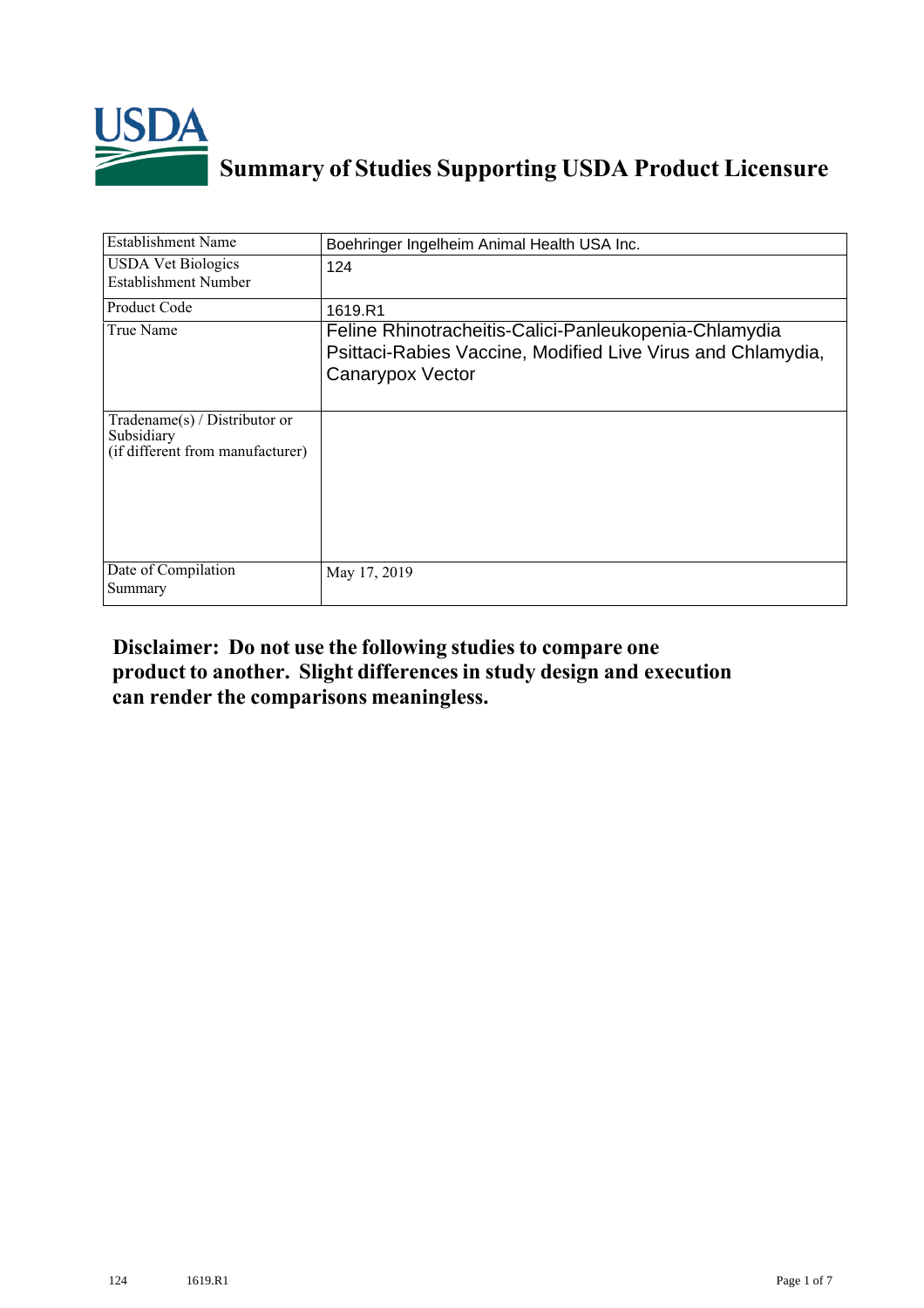| <b>Study Type</b>              | Efficacy                                                                                                                                                                                                                                                                                                                    |
|--------------------------------|-----------------------------------------------------------------------------------------------------------------------------------------------------------------------------------------------------------------------------------------------------------------------------------------------------------------------------|
| <b>Pertaining to</b>           | <b>Feline Calicivirus</b>                                                                                                                                                                                                                                                                                                   |
|                                |                                                                                                                                                                                                                                                                                                                             |
| <b>Study Purpose</b>           | Demonstrate efficacy against feline calicivirus                                                                                                                                                                                                                                                                             |
| <b>Product Administration</b>  | Applicable to subcutaneous (SQ) route of administration                                                                                                                                                                                                                                                                     |
| <b>Study Animals</b>           | Cats                                                                                                                                                                                                                                                                                                                        |
| <b>Challenge Description</b>   |                                                                                                                                                                                                                                                                                                                             |
| <b>Interval observed after</b> |                                                                                                                                                                                                                                                                                                                             |
| challenge                      |                                                                                                                                                                                                                                                                                                                             |
| <b>Results</b>                 | Study data were evaluated by USDA-APHIS prior to product<br>licensure and met regulatory standards for acceptance at the time of<br>submission. No data are published because this study was submitted<br>to USDA-APHIS prior to January 1, 2007, and APHIS only requires<br>publication of data submitted after that date. |
| <b>USDA Approval Date</b>      | December 19, 1990                                                                                                                                                                                                                                                                                                           |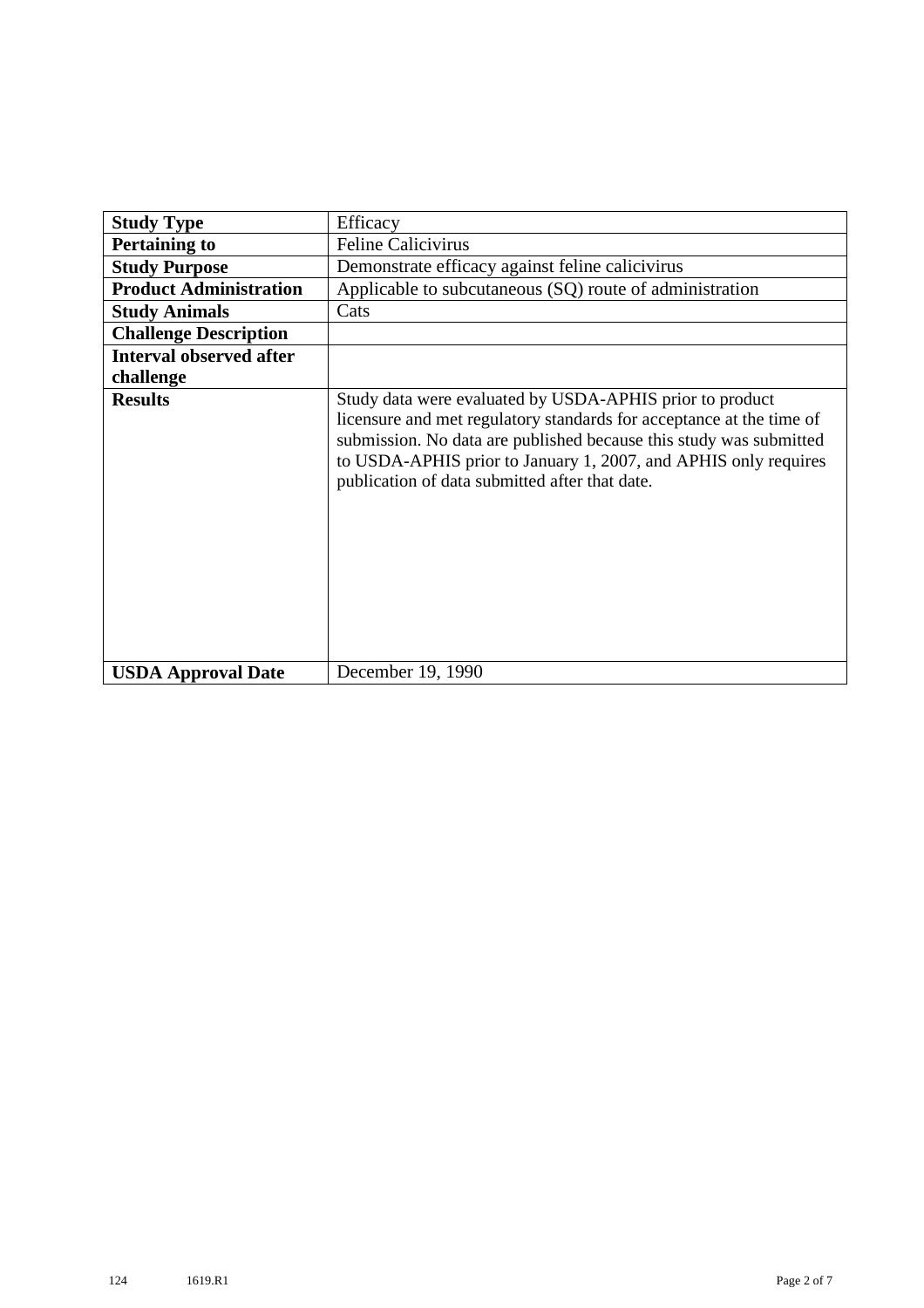| <b>Study Type</b>              | Efficacy                                                                                                                                                                                                                                                                                                                    |
|--------------------------------|-----------------------------------------------------------------------------------------------------------------------------------------------------------------------------------------------------------------------------------------------------------------------------------------------------------------------------|
| <b>Pertaining to</b>           | Chlamydia psittaci (Chlamydophila felis)                                                                                                                                                                                                                                                                                    |
| <b>Study Purpose</b>           | Demonstrate efficacy against Chlamydia psittaci (Chlamydophila                                                                                                                                                                                                                                                              |
|                                | <i>felis</i> )                                                                                                                                                                                                                                                                                                              |
| <b>Product Administration</b>  | Subcutaneously (SQ)                                                                                                                                                                                                                                                                                                         |
| <b>Study Animals</b>           | Cats                                                                                                                                                                                                                                                                                                                        |
| <b>Challenge Description</b>   |                                                                                                                                                                                                                                                                                                                             |
| <b>Interval observed after</b> |                                                                                                                                                                                                                                                                                                                             |
| challenge                      |                                                                                                                                                                                                                                                                                                                             |
| <b>Results</b>                 | Study data were evaluated by USDA-APHIS prior to product<br>licensure and met regulatory standards for acceptance at the time of<br>submission. No data are published because this study was submitted<br>to USDA-APHIS prior to January 1, 2007, and APHIS only requires<br>publication of data submitted after that date. |
| <b>USDA Approval Date</b>      | March 18, 1991                                                                                                                                                                                                                                                                                                              |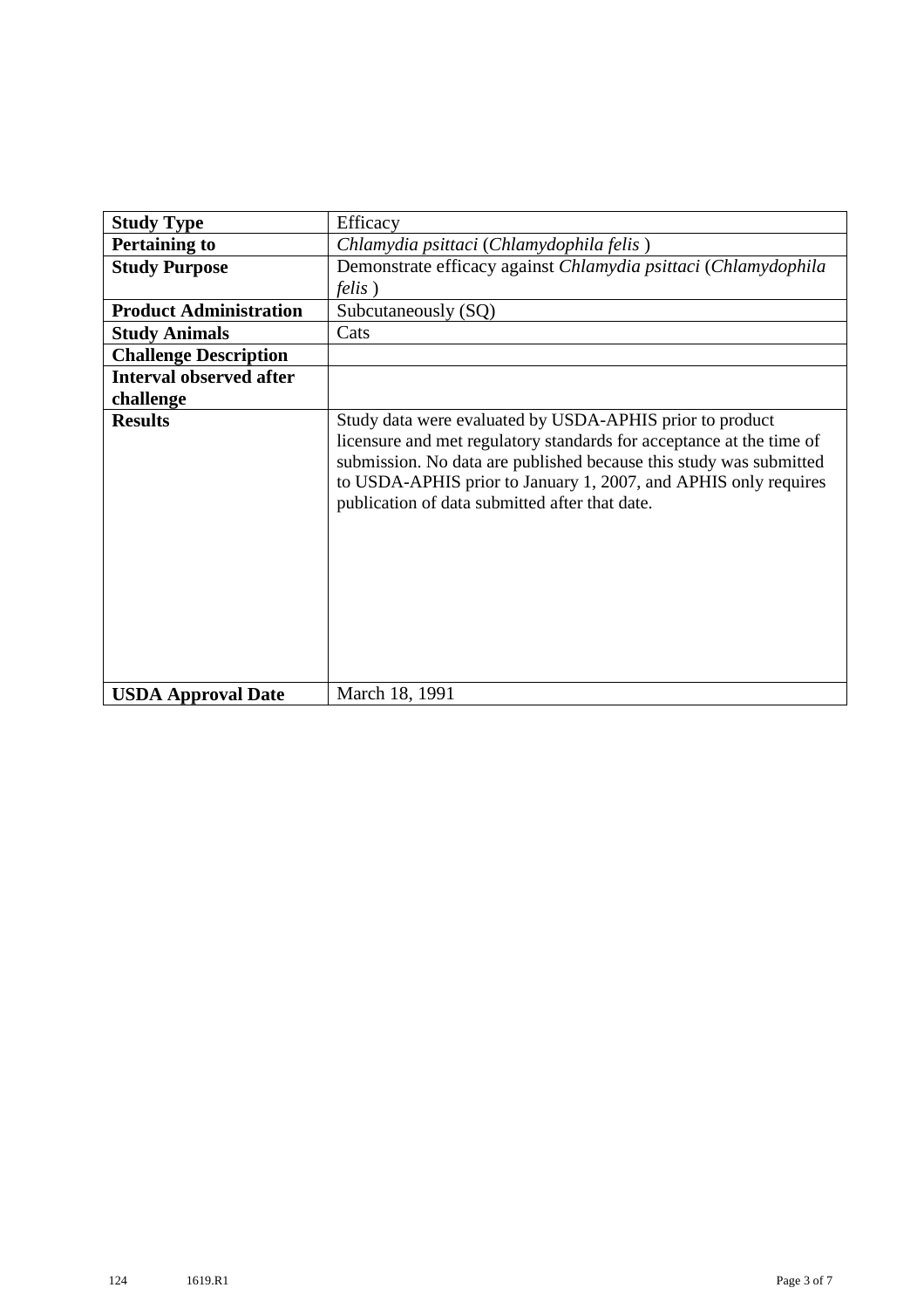| <b>Study Type</b>              | Efficacy                                                                                                                                                                                                                                                                                                                    |
|--------------------------------|-----------------------------------------------------------------------------------------------------------------------------------------------------------------------------------------------------------------------------------------------------------------------------------------------------------------------------|
|                                |                                                                                                                                                                                                                                                                                                                             |
| <b>Pertaining to</b>           | Feline rhinotracheitis virus                                                                                                                                                                                                                                                                                                |
| <b>Study Purpose</b>           | Efficacy against feline rhinotracheitis virus                                                                                                                                                                                                                                                                               |
| <b>Product Administration</b>  | Applicable to subcutaneous (SQ) route of administration                                                                                                                                                                                                                                                                     |
| <b>Study Animals</b>           | Cats                                                                                                                                                                                                                                                                                                                        |
| <b>Challenge Description</b>   |                                                                                                                                                                                                                                                                                                                             |
| <b>Interval observed after</b> |                                                                                                                                                                                                                                                                                                                             |
| challenge                      |                                                                                                                                                                                                                                                                                                                             |
| <b>Results</b>                 | Study data were evaluated by USDA-APHIS prior to product<br>licensure and met regulatory standards for acceptance at the time of<br>submission. No data are published because this study was submitted<br>to USDA-APHIS prior to January 1, 2007, and APHIS only requires<br>publication of data submitted after that date. |
| <b>USDA Approval Date</b>      | July 14, 1989                                                                                                                                                                                                                                                                                                               |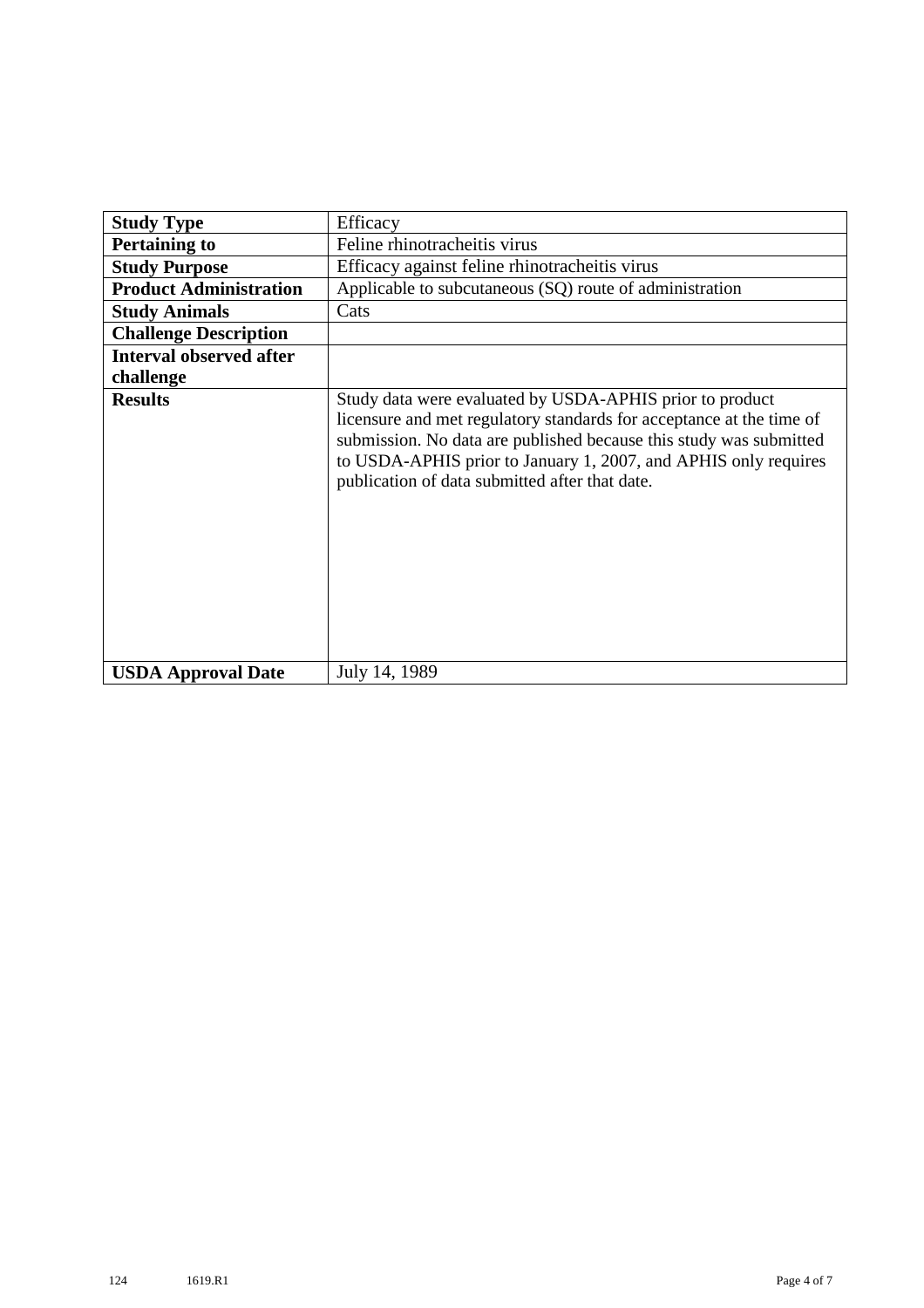| <b>Study Type</b>              | Efficacy                                                                                                                                                                                                                                                                                                                    |
|--------------------------------|-----------------------------------------------------------------------------------------------------------------------------------------------------------------------------------------------------------------------------------------------------------------------------------------------------------------------------|
| <b>Pertaining to</b>           | Feline panleukopenia                                                                                                                                                                                                                                                                                                        |
| <b>Study Purpose</b>           | Demonstrate efficacy against feline panleukopenia virus                                                                                                                                                                                                                                                                     |
| <b>Product Administration</b>  | Applicable to subcutaneous (SQ) route of administration                                                                                                                                                                                                                                                                     |
| <b>Study Animals</b>           | Cats                                                                                                                                                                                                                                                                                                                        |
| <b>Challenge Description</b>   |                                                                                                                                                                                                                                                                                                                             |
| <b>Interval observed after</b> |                                                                                                                                                                                                                                                                                                                             |
| challenge                      |                                                                                                                                                                                                                                                                                                                             |
| <b>Results</b>                 | Study data were evaluated by USDA-APHIS prior to product<br>licensure and met regulatory standards for acceptance at the time of<br>submission. No data are published because this study was submitted<br>to USDA-APHIS prior to January 1, 2007, and APHIS only requires<br>publication of data submitted after that date. |
| <b>USDA Approval Date</b>      | May 23, 1989                                                                                                                                                                                                                                                                                                                |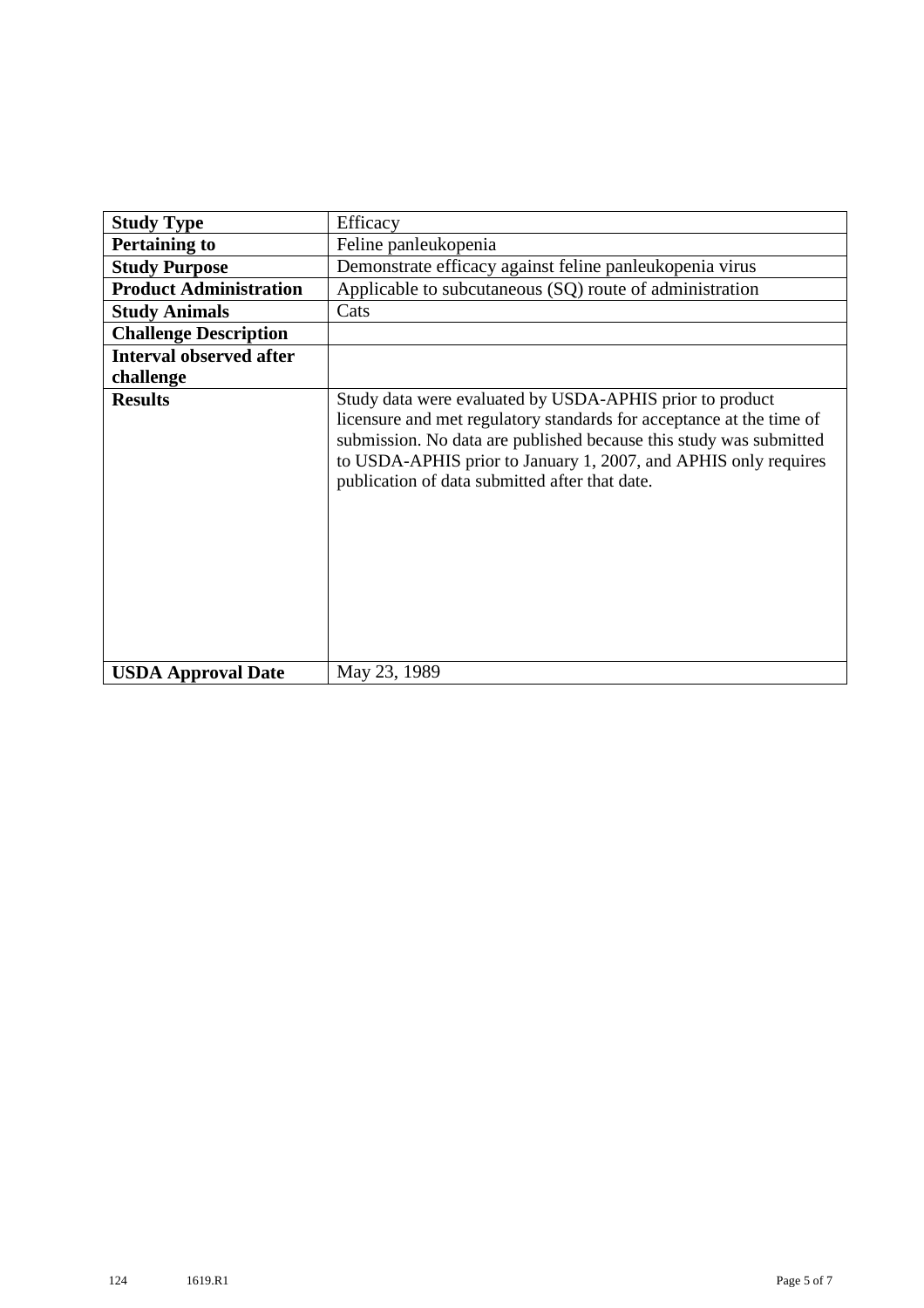| <b>Study Type</b>              | Efficacy                                                                                                                                                                                                                                                                                                                    |
|--------------------------------|-----------------------------------------------------------------------------------------------------------------------------------------------------------------------------------------------------------------------------------------------------------------------------------------------------------------------------|
| <b>Pertaining to</b>           | Rabies                                                                                                                                                                                                                                                                                                                      |
| <b>Study Purpose</b>           | To evaluate efficacy against rabies twelve months post-vaccination                                                                                                                                                                                                                                                          |
|                                | to establish 1 year revaccination interval.                                                                                                                                                                                                                                                                                 |
| <b>Product Administration</b>  | Subcutaneously (SQ)                                                                                                                                                                                                                                                                                                         |
| <b>Study Animals</b>           | Cats                                                                                                                                                                                                                                                                                                                        |
| <b>Challenge Description</b>   |                                                                                                                                                                                                                                                                                                                             |
| <b>Interval observed after</b> |                                                                                                                                                                                                                                                                                                                             |
| challenge                      |                                                                                                                                                                                                                                                                                                                             |
| <b>Results</b>                 | Study data were evaluated by USDA-APHIS prior to product<br>licensure and met regulatory standards for acceptance at the time of<br>submission. No data are published because this study was submitted<br>to USDA-APHIS prior to January 1, 2007, and APHIS only requires<br>publication of data submitted after that date. |
| <b>USDA Approval Date</b>      | March 13, 1997                                                                                                                                                                                                                                                                                                              |